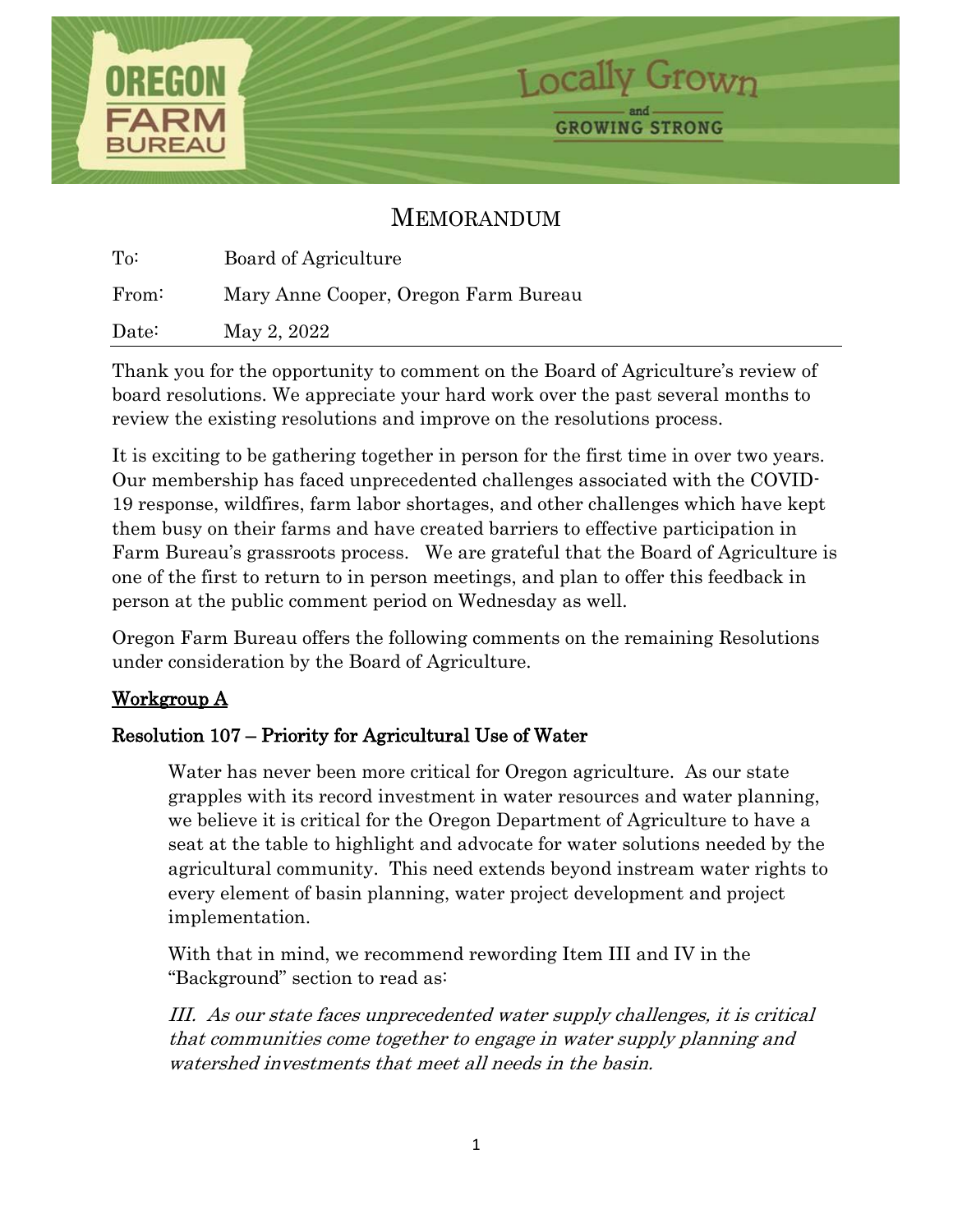IV. Oregon agriculture has a long history of engaging in conservation projects which have provided positive environmental benefits in all basins around Oregon. This work is valuable and should be continued.

### Resolution 281 – Conservation Plan for the Oregon Coast Coho

OFB recommends updating the Coast Coho recovery policy. While the general principles behind the policy are sound and OFB supports ODA continuing to engage to support Oregon coast coho, significant work has happened to help recover Oregon coast coho since the resolution was first drafted. In fact, the species is considered "recovery ready" and is close to delisting eligibility. We think it is important to recognize the significant improvements that have happened to help recover Oregon coast coho, and agriculture's role in helping aid that recovery.

## Resolution 309 – Coordinated Streamside Management Approach to Water Quality & Resolution 313 – Water Quality Strategic Implementation Areas (SIAs) and SWCD Focus Areas

OFB encourages the adoption of these resolutions without changes. We support using ODA Strategic Implementation Areas and the SWCD focus areas to assess land conditions that are related to water quality while assisting landowners in protecting and improving water quality. The agricultural community remains proactive and engaged on this issue.

#### Resolution 319 – Climate Change Policy Considerations

Oregon agriculture has a positive influence on the climate and is a key stakeholder in sequestering carbon. This resolution was initially developed as the state legislature developed its cap and trade policy, a conversation that OFB was heavily engaged in. As the state continues to tackle climate policy, this resolution remains an important statement of the need to protect our agricultural community in these conversations and recognize the many climate benefits of Oregon agriculture. We strongly advise against weakening this policy given the ongoing conversations within the state, and we encourage the Board of Agriculture to continue to weigh the benefits and burdens of climate policies focused on a single state.

#### Workgroup B

#### Resolution 301 – Minimizing Conflicts of Coexistence in Agriculture

The Oregon Farm Bureau supports the coexistence of diverse production practices and methods, and recognizes that all production methods are critical to Oregon agriculture. We strongly support the co-existence resolution as drafted, and advise against significant changes to this policy.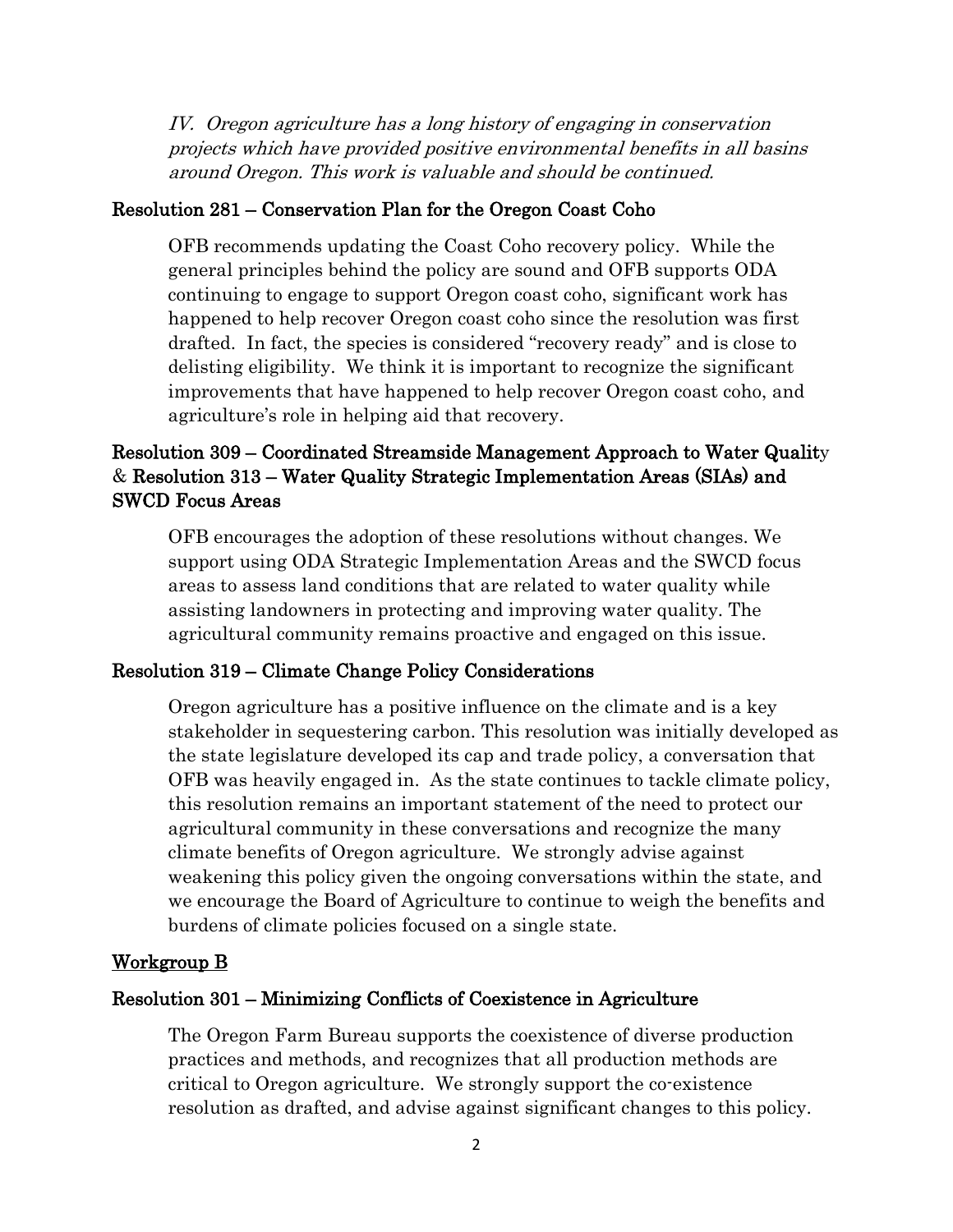As the advisory body to the Oregon Department of Agriculture, it is critical that the Board of Agriculture recognize the value of all production methods within the state, and support and encourage voluntary co-existence between producers.

### Resolution 307 – Farmworker Housing

OFB recommends updating the numbers cited in the first sentence of the resolution from: "Oregon's agriculture, food, and fiber industry is economically linked to 13.8 percent, or 326,617, of full and part-time jobs in Oregon," which was cited in a 2015 analysis, to "In Oregon, agriculture makes up 13% of the state's gross product and 618,341 jobs are related to food and agriculture." These numbers come from the Oregon State Board of Agriculture 2021 Report.

We also recommend revisions to this policy to better focus in on the core issues around farmworker housing, and perhaps deleting the line about short term rentals. As drafted, this policy correctly focuses in on seasonal labor housing, which is highly regulated housing provided by farmers for their seasonal workforce. This housing is critical to provide a safe and convenient place to live for farmworkers while they are working seasonally on Oregon farms. Without these highly regulated housing options, farm workers could be forced into unregulated housing and have to bear increased commuting expenses.

Many farmers also provide free or reduced cost rental housing for their fulltime employees. These are often second full homes on a farm site, and fall under state landlord tenant law. They are not eligible for the tax credits, and are distinct from traditional "farmworker housing" on farm. These homes have been increasingly being converted to short-term rentals, reducing the rental housing supply for the permanent agricultural workforce. While this is an issue, it feels distinct from the other challenges associated with providing farmworker housing, and should either be removed or treated separately under the resolution.

We strongly support the Farmworker Housing Tax Credit to help offset the costs of improvements to farmworker housing, and to encourage this investment in farmworker housing. However, we've also pushed for an operational tax credit for farmworker housing to help offset the ever increasing year-to-year operational costs associated with providing this type of highly regulated housing, and would encourage the Board to add support for that into the resolution. We strongly support the remainder of the resolution expressing broad support for increasing farmworker housing.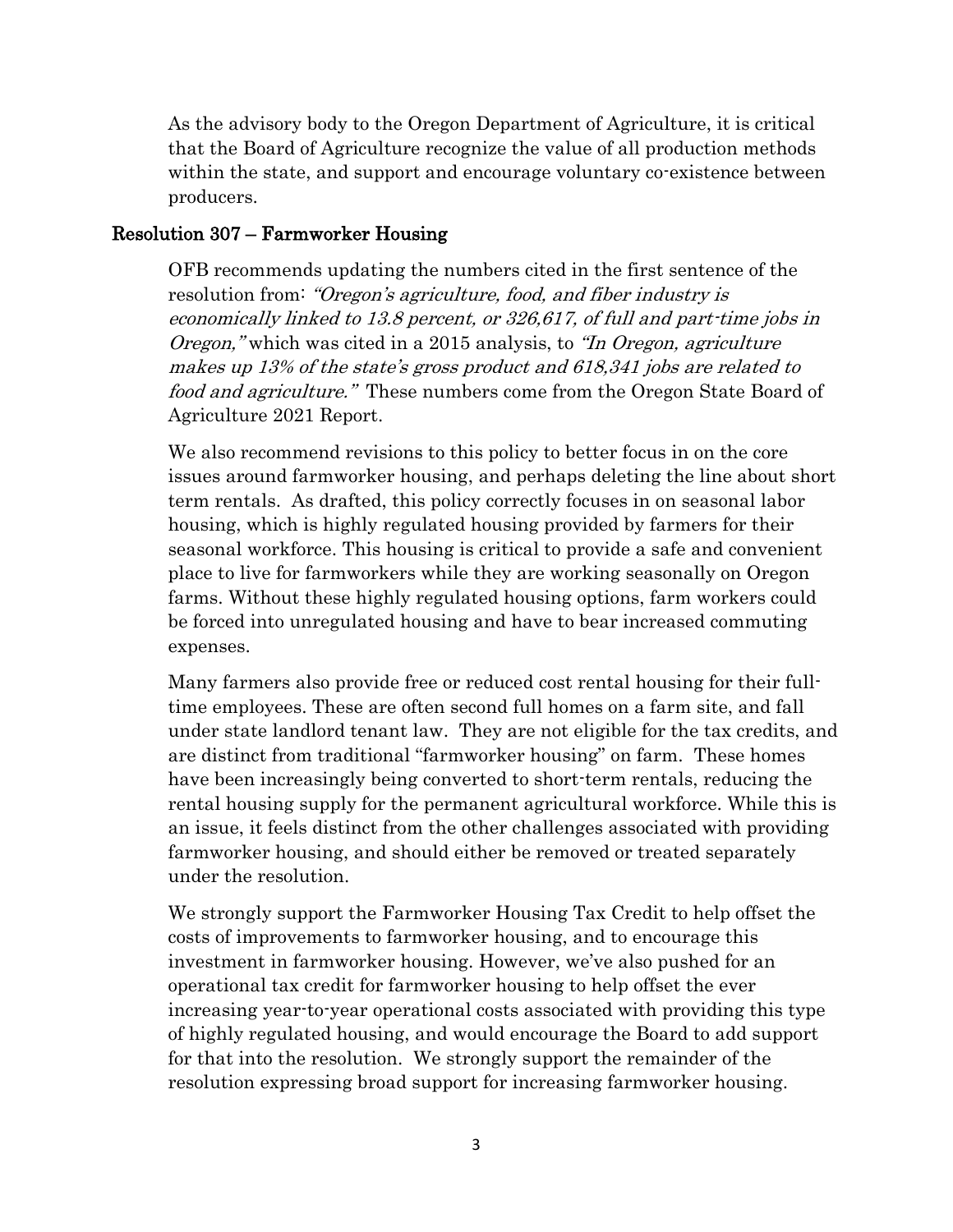## Resolution 317 – Oregon Department of Agriculture's Role in the Food Safety Modernization Act Produce Rule Implementations

While Oregon Farm Bureau is appreciative of Oregon Department of Agriculture's (ODA) FSMA review and preparation opportunities they offer to Oregon producers for FSMA inspections, we think it is essential that ODA reach further in this resolution, request to perform the FSMA audits on behalf of the FDA, and seek general fund dollars to help support this work. This proposed suggestion would go beyond the stated ODA "involvement in FSMA produce safety rule implementation."

Currently, 46 states and one territory have entered into cooperative agreements with the U.S. Food and Drug Administration (FDA) to educate and/or regulate farms. These cooperative agreements provide the funding and support necessary to determine the current foundation of state law, the resources needed by states to implement the produce safety rule, as well as develop a timeline for successful implementation of the rule. We would implore Oregon's Board of Agriculture to join those 46 states and have Oregon lead FSMA inspection agency for Oregon's producers in implementing significant portions of FSMA, including: Produce Safety Rule, Preventive Controls for Human Food, and Preventive Controls for Animal Food.

With USDA remaining in charge of FSMA inspections and regulations in Oregon, it has created significant regulatory hurdles for producers, who have found the federal inspectors to be overreaching and difficult to work with, and have expressed a desire to be able to work solely with ODA, who they feel better understand the intricacies of Oregon's produce farmers.

## Resolution 318 – Siting of Energy Transmission and Generation Facilities on Agriculture Land

OFB policy opposes siting of non-agricultural solar panel facilities on productive agricultural lands when alternative sites are available.

### OFB Policy on Solar Siting in EFU:

We oppose siting of non-agricultural solar panel facilities on 1 productive agricultural lands when alternative sites are available. We 2 define productive agricultural lands as lands that are locally significant for 3 the agricultural economy, have high productive value for that region, or 4 have other qualities that make them valuable for that region. This analysis 5 may be done on a county or regional basis, and can account for factors 6 such as presence of irrigation or drainage infrastructure, soil class, large 7 tracts of intact farmland, or other regionally relevant factors. Counties 8 should be allowed to exclude non-agricultural solar panel facilities in the 9 EFU zone